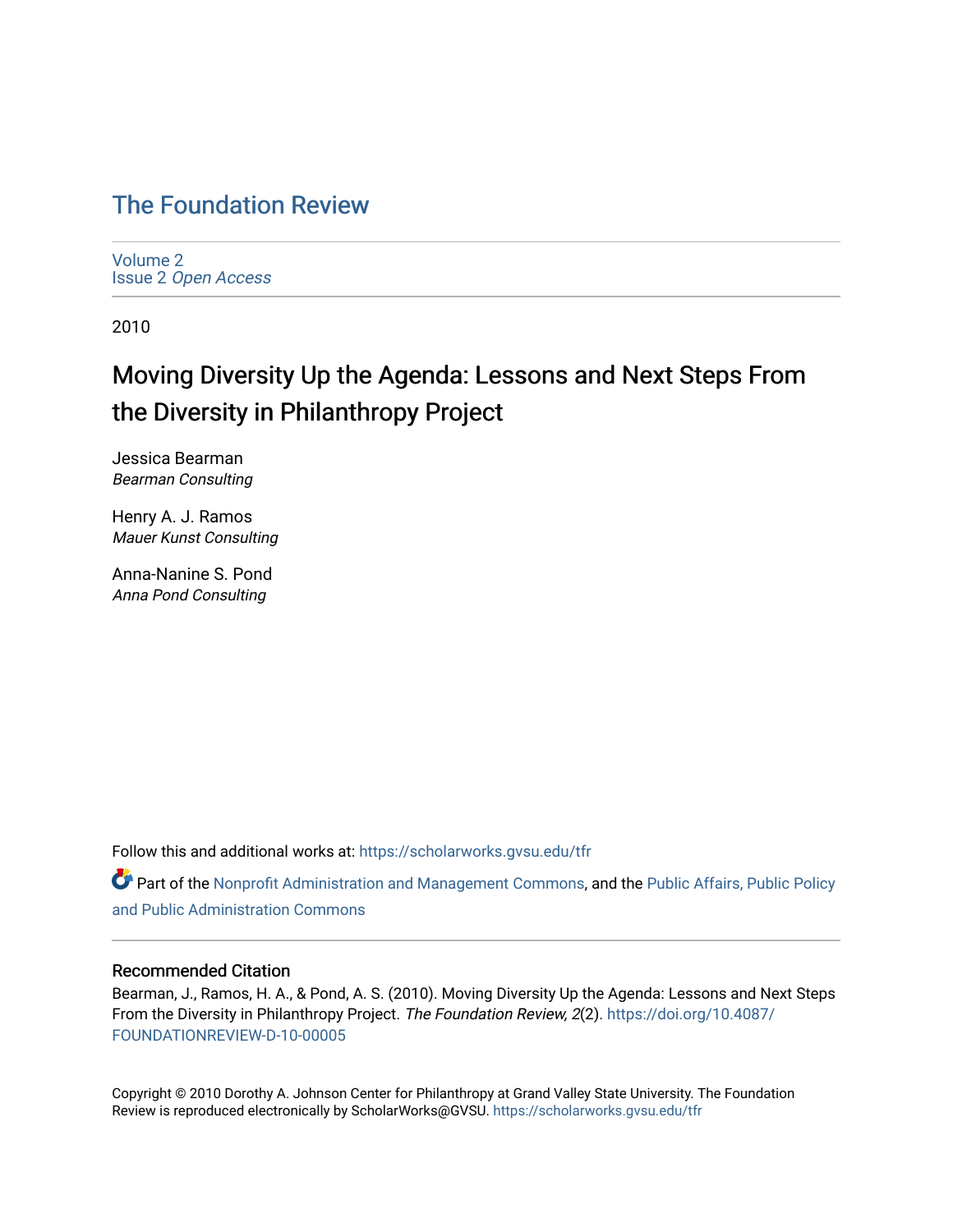# Moving Diversity Up the Agenda: Lessons and Next Steps From the Diversity in **Philanthropy Project**

Jessica Bearman, M.S.O.D., Bearman Consulting; Henry A. J. Ramos, M.P.A., J.D., Mauer Kunst Consulting; and Anna-Nanine S. Pond, M.P.A., Anna Pond Consulting

### From the Margins to the Mainstream

For more than 30 years, diversity and inclusion have been at the forefront for a select group of funders and funder networks. For most others, these issues have remained peripheral – something that might be important in principle, but not viewed as critical in practice. As a result, the philanthropic sector has not fully embraced the wealth of diverse human capital available to its work. Diversity and inclusion in philanthropy have been further marginalized because the infrastructure - funder networks, research institutions, and advocacy groups – have traditionally approached this issue in a largely siloed manner, often competing for scarce resources.

In 2007, the Diversity in Philanthropy Project (DPP) began a three-year campaign to catalyze energy and action around one of philanthropy's great imperatives: to exemplify diversity, inclusive practice, and attention to social equity in foundation board and staff composition, operations, and grantmaking. The effort, chaired by Dr. Robert K. Ross, M.D., president and CEO of The California Endowment; Sterling Speirn, president and CEO of the W.K. Kellogg Foundation; and Stephen Heintz, president and CEO of the Rockefeller Brothers Fund, was intentionally positioned as a short-term effort focused on voluntary action among foundation executives and trustees. The effort was advanced by a national board of advisors consisting of recognized field leaders (Appendix A).

#### **Kev Points**

- · The Diversity in Philanthropy Project (DPP) was a three-year, voluntary effort of foundation trustees, senior staff, and executives of philanthropysupport organizations committed to increasing diversity and inclusive practice across organized philanthropy's boards, staff, grantmaking, contracting, and investing.
- · DPP had significant achievements, including mobilizing greater commitment among foundation leaders to voluntary action on diversity and enhancing both the knowledge base and data methodologies available for understanding diversity, inclusion, and equity in foundation work.
- · The initiative also faced its share of challenges, including difficulty assessing the impact on the diversity performance of foundations, slow adoption of recommended principles and practices, and engagement of field stakeholders that was good but not good enough.
- · DPP yielded lessons that are being applied in the development of an effort to create and implement a sustained diversity strategy for the field involving a broad coalition of leading philanthropy organizations and networks. That five-year initiative in diversity - called "D5" - represents DPP's most significant outcome.

DPP's work focused on three primary strategies: (1) promoting voluntary diversity and inclusion initiatives at the individual foundation and field level; (2) advancing a national system of data collection, analysis, and accountability; and (3) supporting the creation, organization, and distribution of knowledge resources.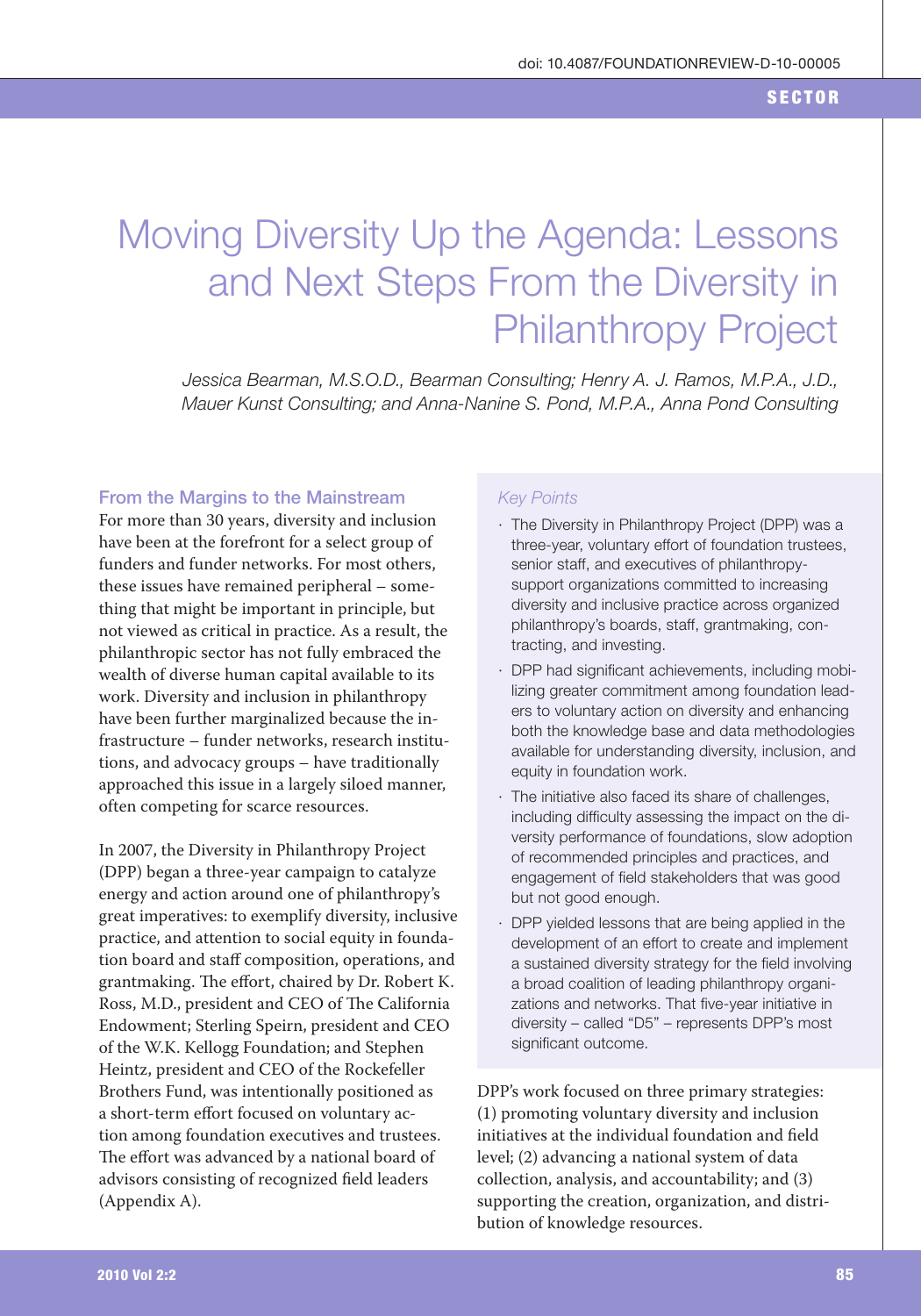To advance DPP's work, a team of experienced philanthropy consultants (Appendix B) was assembled under the direction of Henry A.J. Ramos, principal of Mauer Kunst Consulting. In consultation with DPP national advisory board leaders, the consultant team developed and implemented DPP's strategic priorities.

Attracting attention to a cause is one thing; securing philanthropy's focus, attention, and action on building diverse, inclusive, and equitable foundations is another task altogether.

Diversity, inclusiveness, and equity were already hot-button issues when DPP began, widely debated in the philanthropic field and the nation. Shortly after DPP's inception, these issues became hotter. In 2008, the election of an African American as president of the United States affirmed progress on diversity issues in the U.S., while simultaneously highlighting persistent racial divides and disparities. Earlier that same year, a percolating issue for philanthropy came to a boil as California Assembly Bill 624 proposed legislative scrutiny of foundations' performance on diversity and inclusion. Suddenly, these issues gained political urgency. Many leaders in philanthropy were newly inspired to pursue voluntary, nonlegislative diversity initiatives. Others fought what they saw as an infringement of their philanthropic freedoms. And some did both. An economy in downturn galvanized discussion about how the field could equitably and fairly maintain its relevance, effectiveness, and impact with fewer resources. Meanwhile, the demographic revolution showed no signs of slowing down, across the nation and globe.

This confluence of factors created momentum to bring diversity, inclusion, and equity issues to the top of philanthropy's national agenda. Still, attracting attention to a cause is one thing; securing philanthropy's focus, attention, and action on building diverse, inclusive, and equitable foundations is another task altogether. This article examines how DPP tried to do this, where it succeeded, where it fell short, and what was learned. It discusses DPP as the first phase of a broad two-part strategy to build a more diverse and inclusive sector. The Phase 1 agenda was to position diversity and inclusion higher on philanthropy's agenda. The Phase 2 agenda is to embed diversity and inclusion values and activities into the core work of the field's infrastructure institutions.

This strategy was more learned than planned. It emerged from a synthesis of reflections on DPP's successes and challenges, but wasn't entirely predicted or codified when DPP's architects designed the initiative. Over its three years of existence, DPP made significant progress on the first phase of this change strategy and set the stage for the second.

## **Lessons From What Worked**

The Diversity in Philanthropy Project was designed as a short-term initiative to promote voluntary action around diversity and inclusion. As a sector, philanthropy wasn't anything close to a blank canvas on these issues when DPP appeared. The identity-based funder networks, many individual grantmakers, and other specific diversity initiatives had advocated for attention to these issues for decades. Targeted initiatives, such as Philanthropy for Racial Equity (PRE), offered resources to advance structural change within foundations and the field. Some regional associations of grantmakers had developed tools and resources focused on diverse and inclusive foundations and grantmaking.

At the same time, philanthropy's actual attention to issues of diversity and inclusion had been lackluster. DPP set on a campaign to change that. Three of the campaign's strategies worked especially well:

1. raising the visibility of the issue by engaging champions, codifying values and behaviors, and having a large presence on the conference circuit: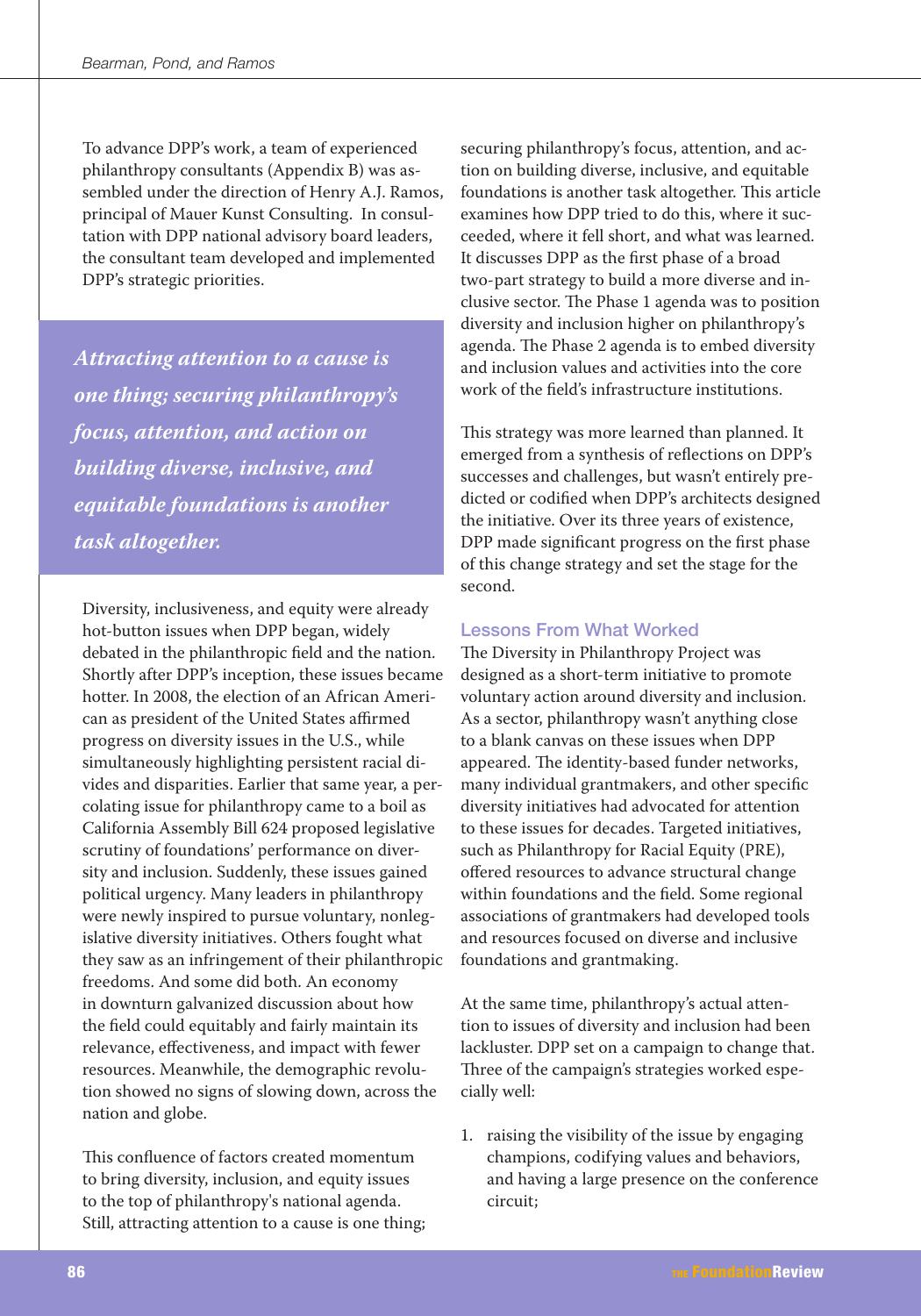- 2. promoting sector transparency through diversity research and data collection; and
- 3. creating, organizing, and distributing knowledge resources.

Fifteen more specific lessons emerged about these strategies (Figure 1).

### **Lessons About Raising Issue Visibility**

Inspire leaders to declare their commitment. DPP's strategy differed from previous efforts in its focus on foundation and sector leaders as the primary agents for change. The initiative provided a hub and meeting ground for foundation and infrastructure leaders who were already committed to promoting diversity and inclusion in the field. By asking these leaders to declare themselves formally, write about, advocate for, and fund diversity strategies, DPP raised the profile of diversity and inclusion in the field and drew significant attention to the issues. It used this body of leaders - assembled into a 35-member advisory board to make the case that its commitment to building diverse and inclusive foundations had real heft in philanthropy. "We're a very hierarchical, statusconscious field," says Roger Doughty, executive director of Horizons Foundation. "That level of leadership mattered a lot to DPP's ability to draw attention." (personal communication, August 2010).

Leaders came to the DPP table out of long-standing commitment to the cause. Many had agitated for change for decades. Some were frustrated by the slow progress on diversity issues and hoped that DPP would give the work a needed push. The short-term nature of the initiative was appealing. And its broad definition of diversity – as reflective of social, demographic, and other on-the-ground changes in the United States - allowed leaders with different personal and grantmaking priorities - including race, gender, sexual orientation, class, and disability - to see their priorities as valued and shared.

Stage a full-court press at the field's major conferences. DPP engaged philanthropy leaders as champions for diversity and inclusion through a full-court press at the major national and regional conferences of the sector, beginning with the Council on Foundations' 2007 annual conference in Seattle. In total, the effort organized and promoted diversity sessions at three Council on Foundations annual conferences and more than 20 other regional or issue-based conferences and convenings. These sessions, many of which were standing room only, raised the visibility of diversity, inclusion, and equity issues to thousands of foundation executives and staff. Crowded sessions on diversity and inclusion suggested that the issues were starting to register with grantmakers beyond the core advocates.

FIGURE 1 Lessons from the Diversity in Philanthropy Project

#### 15 Lessons from DPP

- $\mathbf{1}$ Inspire leaders to declare their commitment.
- $\mathfrak{D}$ Stage a full-court press at the field's major conferences.
- $\mathcal{S}$ Get something in writing.
- Focus the field's researchers.  $\overline{4}$
- 5 Learn by doing.
- 6 Test assumptions by talking with leaders.
- $\overline{7}$ Create a forum to share perspectives.
- $\mathsf{R}$ Build knowledge from the ground up.
- 9 Think in terms of asks and actions.
- $10<sup>1</sup>$ Move past the old conversations.
- $11$ Don't waste a good crisis.
- $12<sup>7</sup>$ Broaden leadership beyond core supporters.
- $13<sup>7</sup>$ Show impact on the ground.
- $14$ Watch the baggage.
- $15<sup>15</sup>$ Agenda setting is not enough.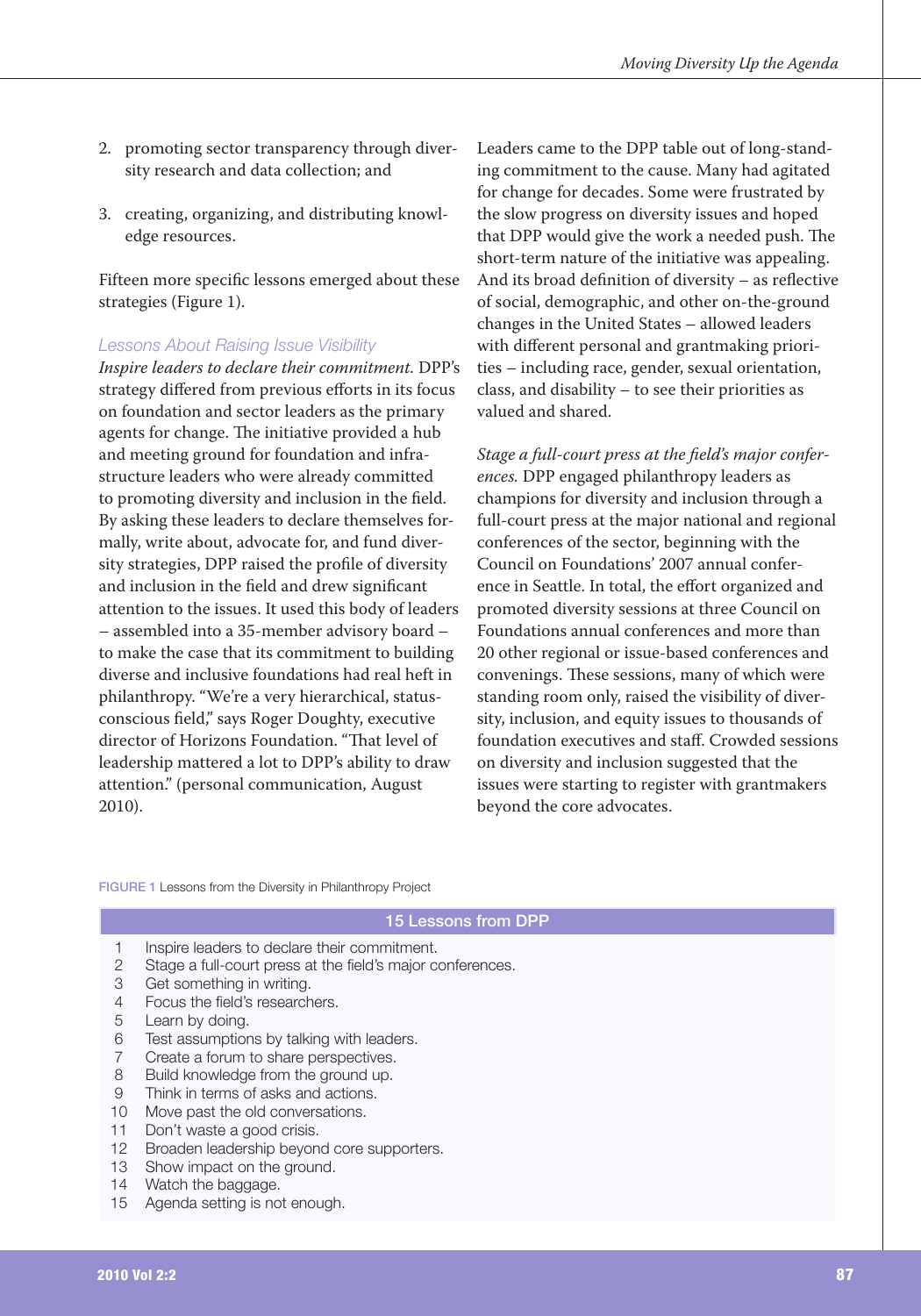FIGURE 2 Common Practices

## Diversity Philanthropy

**Common Principles and Promising Practices** 

The following principles and practices originated from the philanthropic sector executives, CEOs, and trustees of the Diversity in Philanthropy Project.

They express the unity of our intention while respecting that our approaches may vary.

The principles and practices outlined here are not meant to be prescriptive; rather they represent a collective, affirmative effort to lift our field to a higher standard of operating practice.

They can be employed in whole or in part to help philanthropic institutions more effectively achieve their missions

#### **OUR PRINCIPLES**

We seek to encourage all foundation leaders to embrace the following principles intended to promote diversity as a matter of fairness and effectiveness in our profession.

#### **Mutual Respect**

Within the parameters of our core values and charter requirements, we are committed to diversity, equity, and inclusion: and we fundamentally value and respect experiences that are different from our own.

#### **Freedom and Flexibility**

We promote a broad approach to diversity while respecting each individual foundation's commitment to address those aspects most germane to its mission.

#### **Knowledge and Creativity**

By increasing diversity, equity, and inclusion, we believe we will access more expansive and varied ideas, information, and perspectives, making us more creative, informed investors.

#### **Strategic Approach**

To achieve our aims, we believe it is necessary to be strategic and intentional in formalizing and pursuing meaningful diversity goals as central aspects of our governance and programming.

#### Transparency

We believe we have a responsibility to society and our sector to achieve our goals with honesty and transparency. regularly reporting progress and lessons learned along the way.

# www.diversityinphilanthropy.org

#### **PROMISING PRACTICES**

We seek to advance diversity by encouraging voluntary practices that include:

#### **Internal Diversity Assessments**

Conducting periodic assessments of board and staff appointments, grantmaking, and contracting to help institutional leaders identify priorities, recognize strategic opportunities, and enhance their diversity performance.

#### **Diversity Plans**

Developing and implementing diversity plans to help leaders design specific and concrete steps to expand representation and engagement from diverse communities in their mission and work.

#### **Field Development and Coordination**

Supporting more integrated and coordinated planning, investment, and action to expand the field's overall capacity for change.

#### Peer Support

Building peer networks, both formal and informal, to help individuals, their institutions, and the larger field achieve greater diversity.

#### **Periodic Progress Reporting**

Tracking progress, communicating accomplishments, and sharing lessons learned to establish fieldwide performance benchmarks and enhanced transparency and public accountability.

#### **Public Leadership**

Exercising visible leadership by encouraging others to join, publicly promoting the benefits of diversity, and identifying new strategies that lead to greater effectiveness.

Design by Hershey Cause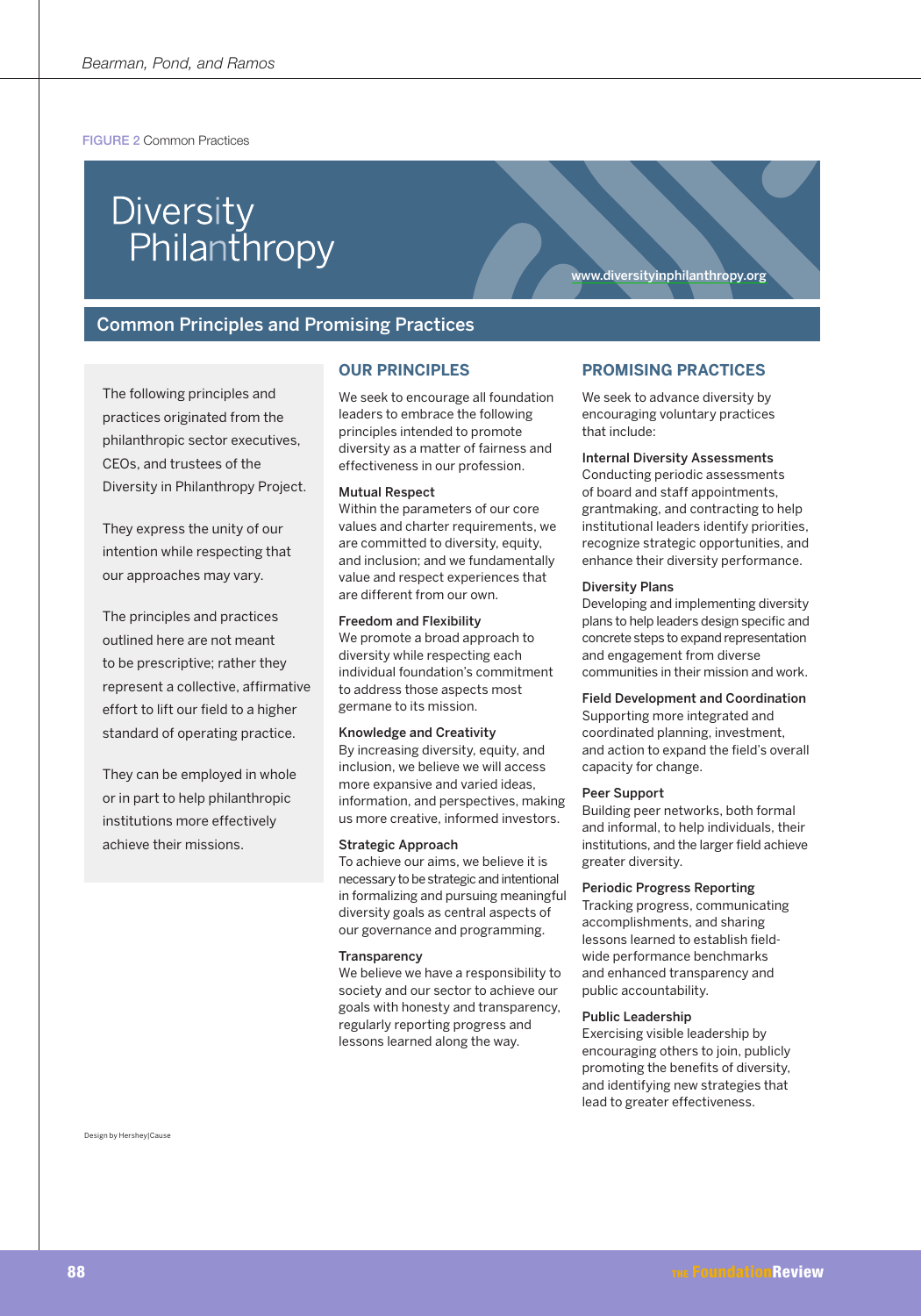DPP also provided expert speakers and advisors on diversity, including DPP advisory board members and consultants, to speak at conferences, present workshops, meet with foundation and infrastructure boards, and serve on the Council on Foundation's Committee on Inclusiveness.

Get something in writing: Codify values and behaviors. Finally, DPP laid out its core values in writing for the field. The initiative's leaders and consultants developed a set of "Common Principles and Promising Practices" (Figure 2) to serve as a rallying point and visible symbol of their commitment to voluntary action. By adopting these principles, philanthropic organizations could demonstrate their commitment to diversity and inclusion and their willingness to act on an individual and field level. Prospective signatories were given several options, including formally signing on to adopt the principles, incorporating them into existing policy, indicating that the principles were consistent with organizational values already in place, or even signing on as an *individual* 

## **Lessons About Expanding Diversity Research** and Data Collection

The dearth of good information about diversity in foundation board and staff composition and grantmaking was of serious concern to DPP leaders, an impediment to progress on these issues, and a major point of sector vulnerability. As legislative activity like California Assembly Bill 624 demonstrated, philanthropy's inability and in some cases unwillingness to track the diversity of its staff, trustees and stakeholders and its progress on diversity invited others to do so. DPP's strategy was to focus on building the field's data and research capacity so that its lack would no longer be a stumbling block. The research work advanced on three main fronts: (1) development of a network of researchers and practitioners determined to advance better diversity research and data, (2) pilots of comparable regional demographic studies, and (3) focus groups of foundation CEOs.

Focus the field's researchers on the issue. DPP formed a special partnership with the Foundation Center with the explicit goal of increasing

the field's ability to measure and track diversity. In part because of this engagement with DPP, the Foundation Center made a public commitment to continue to facilitate the development of better information about diversity and inclusion in foundation operations and grantmaking. The organization published a sizable bibliography of resources related to diversity and inclusion in philanthropy (Bryan, 2008). In partnership, DPP and the Foundation Center recruited and convened a data and research working group of researchers and practitioners from foundations, academic centers, and infrastructure organizations across the sector. Over three meetings, the group mapped out research priorities and strategies for systematic data collection. Among its big picture priorities for the field, the group cited the following:

- What works to advance "deep diversity" and inclusiveness in foundations? What are the factors, processes, and roadblocks that impact institutional change? What metrics and other assessment strategies are most useful for measuring this change?
- What is the relationship between increasing diversity in organizations and organizational effectiveness, both internally and externally? What metrics and other assessment strategies are most useful in measuring diversity's impact on foundations' work?

Learn by doing – conduct pilots to develop methodologies. At the same time, the Foundation Center and DPP, in partnership with several regional associations of grantmakers, undertook demographic studies of foundation grantmaking and foundation boards, staff, and activities. Two studies of California grantmakers commissioned by the three California regional associations provided (1) an analysis of the extent to which grantmaking by large California foundations served populations of color and (2) a survey of California foundations to collect baseline data on the demographic composition of their boards and staffs and on the types of diversity-related data collection and grantmaking in which they were *involved*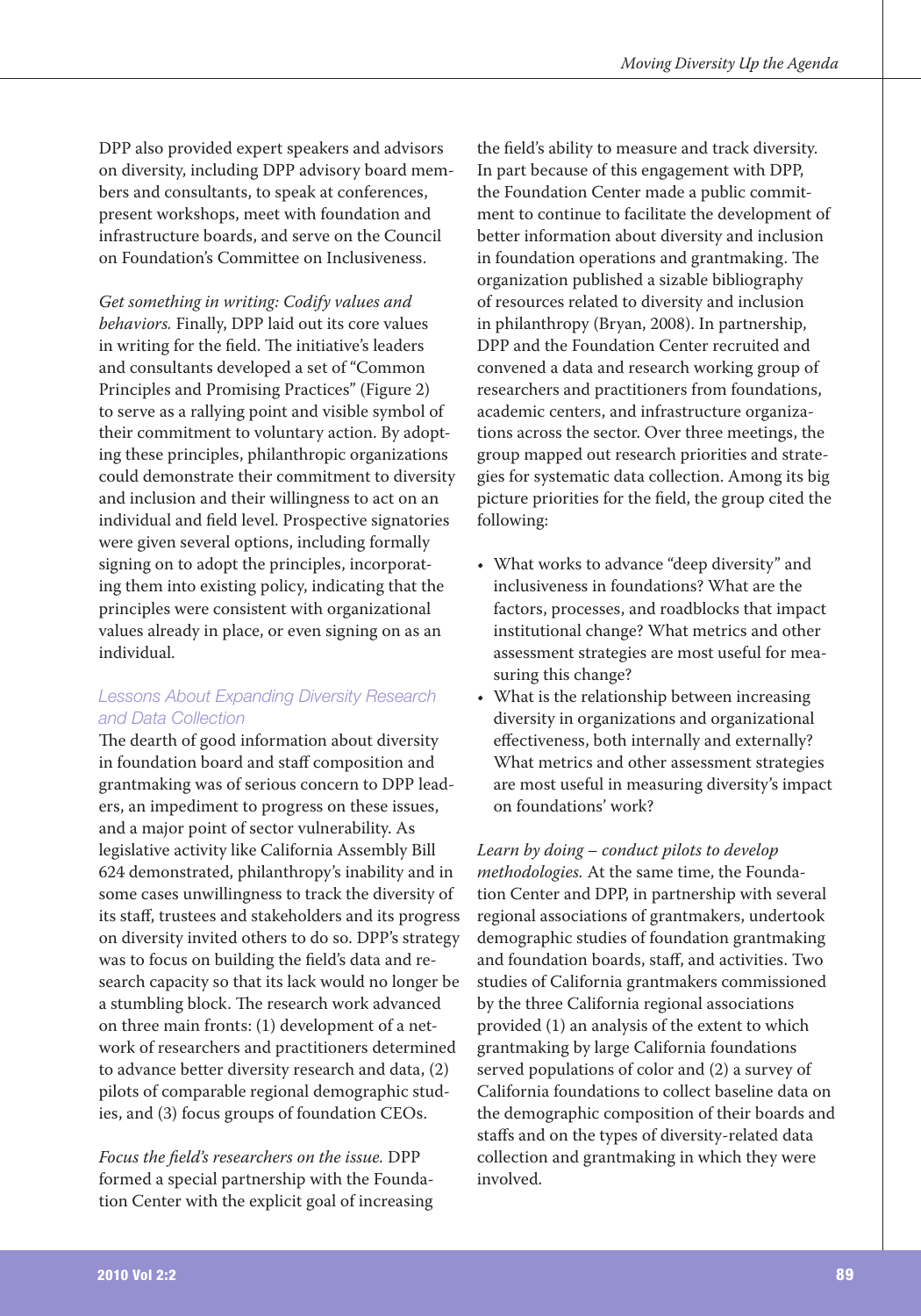This study informed several other efforts. The Council of Michigan Foundations and the Community Research Institute at Grand Valley State University aligned their study of Michigan foundations with the California study. In a study of New York foundations, Philanthropy New York and the Foundation Center took the important step of expanding the analysis to include lesbian, gay, bisexual, and transgender populations (McGill, Bryan, & Miller, 2009). Philanthropy Northwest and the Foundation Center are working together on a study of the Pacific Northwest. These more inclusive versions of the research have become the basis for a replicable template for data collection, making it possible to compare across regions and reduce the cost of developing new studies in other regions.

A primary takeaway from all five dialogues was the importance of facilitating safe space for CEOs to have authentic and challenging conversations.

Test assumptions by talking with leaders. While creating models for better quantitative data, DPP consultant Mary Ellen Capek piloted a methodology for deep and intensive qualitative data gathering through CEO focus groups – a project originally commissioned by Women & Philanthropy, the Council on Foundations, and the W.K. Kellogg Foundation. Focus groups in Chicago, Ill.; Los Angeles, Calif.; Detroit, Mich.; Minneapolis, Minn.; and Columbus, Ohio, engaged more than 100 CEOs in facilitated dialogue to share successes and failures related to their diversity work.

A primary takeaway from all five dialogues was the importance of facilitating safe space for CEOs to have authentic and challenging conversations. "No magic bullets and few existing tools are out there that make this work easier. Few, if any, models of successfully diverse, healthy learning organizations exist, in philanthropy or other

sectors" (Capek, 2009). Focus groups also helped to further refine DPP's "Working Assumptions" (Figure 3) by testing them against CEO experience and intuition.

## Lessons About Sharing Knowledge

Create a forum for diverse perspectives. Using DPP as a hub, the initiative's leaders and consultants collected and shared extensive commentary, case studies, and research on a wide variety of topics. First, financial resources allowed DPP to commission the rapid development of in-depth case studies, interview commentaries, and videos. This push to expand the amount of conversation about diversity and inclusion in philanthropy worked. Second, DPP's relatively neutral status (in that it had a diverse array of stakeholders and a broad definition of diversity) gave it license to put forth multiple angles on the same topic. For example, the discussion of the California legislation featured commentary and published pieces from practitioners both for and against the legislation. Third, DPP's extensive and high-profile board of advisors meant that the initiative's resources received more attention and more prominent treatment than they would have if they had emerged piecemeal.

The field had – as many DPP advisors (and detractors) asserted - a lot of great writing and thinking already available on the topic of diversity and inclusion in philanthropy; it was just hard to find. DPP's contribution was to consolidate and promote existing resources at the same time that it developed new research and perspectives. DPP's website, www.diversityinphilanthropy.org, served as a portal to hundreds of resources. Its electronic newsletter, with more than 500 subscribers, drove traffic to resources and highlighted new materials. In addition, DPP sponsored publications for broad-scale distribution, including, Philanthropy and Diversity: New Voices, New Visions, a special issue of the National Civic Review, the development of a seminal report on more than 300 U.S. diversity-focused funds in partnership with the Support Center of New York and Rockefeller Philanthropy Advisors.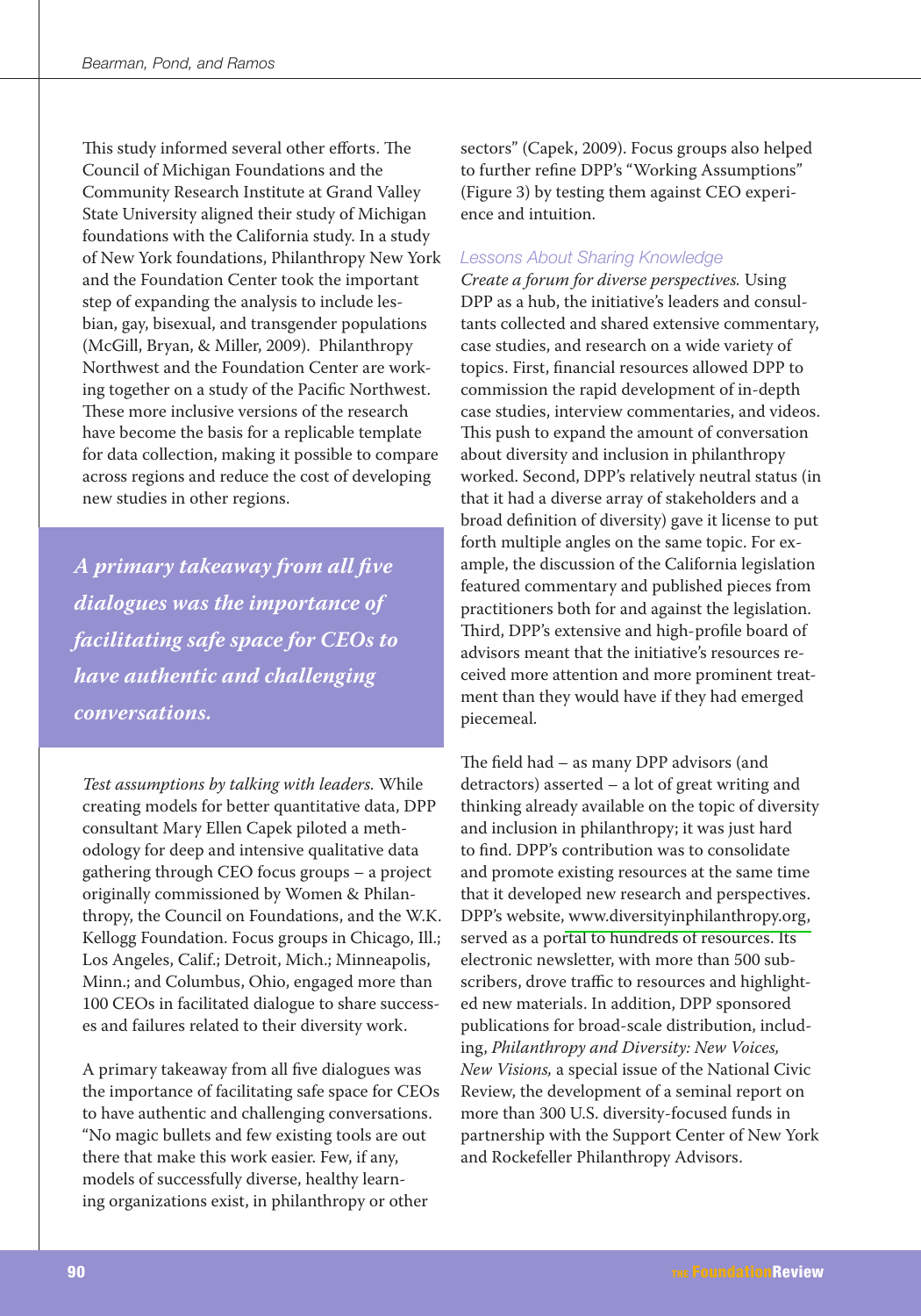FIGURE 3 The Diversity in Philanthropy Project Working Assumptions

## **Institutionalizing Diversity: DPP Working Assumptions**

Numbers count. Two examples of recent research: Mathematical models have been developed that prove diversity and inclusiveness trumps ability in most settings (Page, 2007). Once minorities on boards number three or more, opportunities for influence equalize between all members (Buchanan, Buteau, Di Troia, & Hayman, 2007).

Numbers are not enough: Diversity must be both wide and deep. To be successful, diversity in organizations must go wide (be understood as actively including many different kinds of differences) and deep (be absorbed into an organization's culture). "Shallow diversity" organizations have a harder time being effective (Capek & Mead, 2006).<sup>1</sup>

Organizational cultures can pose roadblocks. Valued traditions, history, even mission - an organization's selfidentity – can mask unspoken, unnamed assumptions and unwritten rules that pose major roadblocks to going wide and deep, even with all key stakeholders' best intentions.

Foundations are privileged institutions. Because of the inherent ratios of power defined by being asked for and awarding resources, with rare exceptions, foundations - even community and public foundations - function as elite institutions, often with less actual public accountability and oversight than organizations in other sectors. Most foundations have self-perpetuating boards.

Privileged institutions expect new people to cover to fit in. Elite institutions in any sector usually expect "covering" (Yoshino, 2006)<sup>2</sup> from new staff and board members: It is assumed that new people will "fit in" to the organization rather than the organization change to accommodate new perspectives. These assumptions are usually implicit, not talked about. Especially in smaller or family foundations, these assumptions can be framed as cherished principles, part of the founder's vision.

Addressing unspoken norms and assumptions is key. Surfacing and assessing these latent cultural assumptions ("naming Norm") can be a useful strategy for creating organizational cultures that give all stakeholders opportunities to succeed and organizations opportunities to innovate.

Stakeholders who don't cover do better work and the organization benefits. To the extent that an organization's key stakeholders, including grantees, don't have to cover to fit in – understand themselves to be heard, encouraged, and valued - stakeholders do better work. The organization will obtain increased value of more creativity and unleashed energy - and with grantees, transparency, trust, and mutual respect: in short, organizations will be more effective.

"Learning organizations" are more likely to institutionalize deep diversity. Organizations that aspire to be "learning organizations" (Senge, 1990)<sup>3</sup> – with mechanisms in place for self-reflection that allow, even encourage, stakeholders to challenge assumptions and grow - are fertile ground for successfully institutionalizing diversity and becoming more effective.

Institutionalizing diversity is an ongoing, reflective process. The paradigm is not "broken/fixed" but "learn/assess/ grow," and the process is ongoing: The goal is not "bingo; we did it," but institutionalizing redundant mechanisms that sustain a vital culture of new learning as well as preserve valued traditions and history. Outcomes include integrity, effectiveness, and success.<sup>4</sup>

Build knowledge from the ground up. Most knowledge comes from peers, not Internet downloads. To test and demonstrate this, DPP partnered with the Council of Michigan Foundations to create and facilitate a knowledge symposium on diversity and inclusion. The symposium, attended by 80 leaders from Michigan foundations and other philanthropy organizations, was built around findings from a jointly developed landscape scan, which described the many approaches to diversity and inclusion already underway in Michigan, the impetus for change, and barriers and challenges. The highly facilitated event created a safe space for foundation leaders to share their stories and build knowledge about change efforts in their

#### organizations:

The symposium began with intense, frank and honest dialogue about the need to move the issue past the usual  $-$  and some said useless  $-$  "talking phase" of past efforts within the national sector. It ended with an engaged call by attendees for the formation of peer learning networks by CMF to support efforts to put action plans into motion. (Gallagher, 2009)

<sup>&</sup>lt;sup>1</sup> See also www.effectivephilanthropybook.org.

<sup>&</sup>lt;sup>2</sup> See also www.kenjiyoshino.com.

<sup>&</sup>lt;sup>3</sup> See also www.solonline.org/organizational\_over-

view.

<sup>&</sup>lt;sup>4</sup> For additional information, see www.diversityinphilanthropy.org.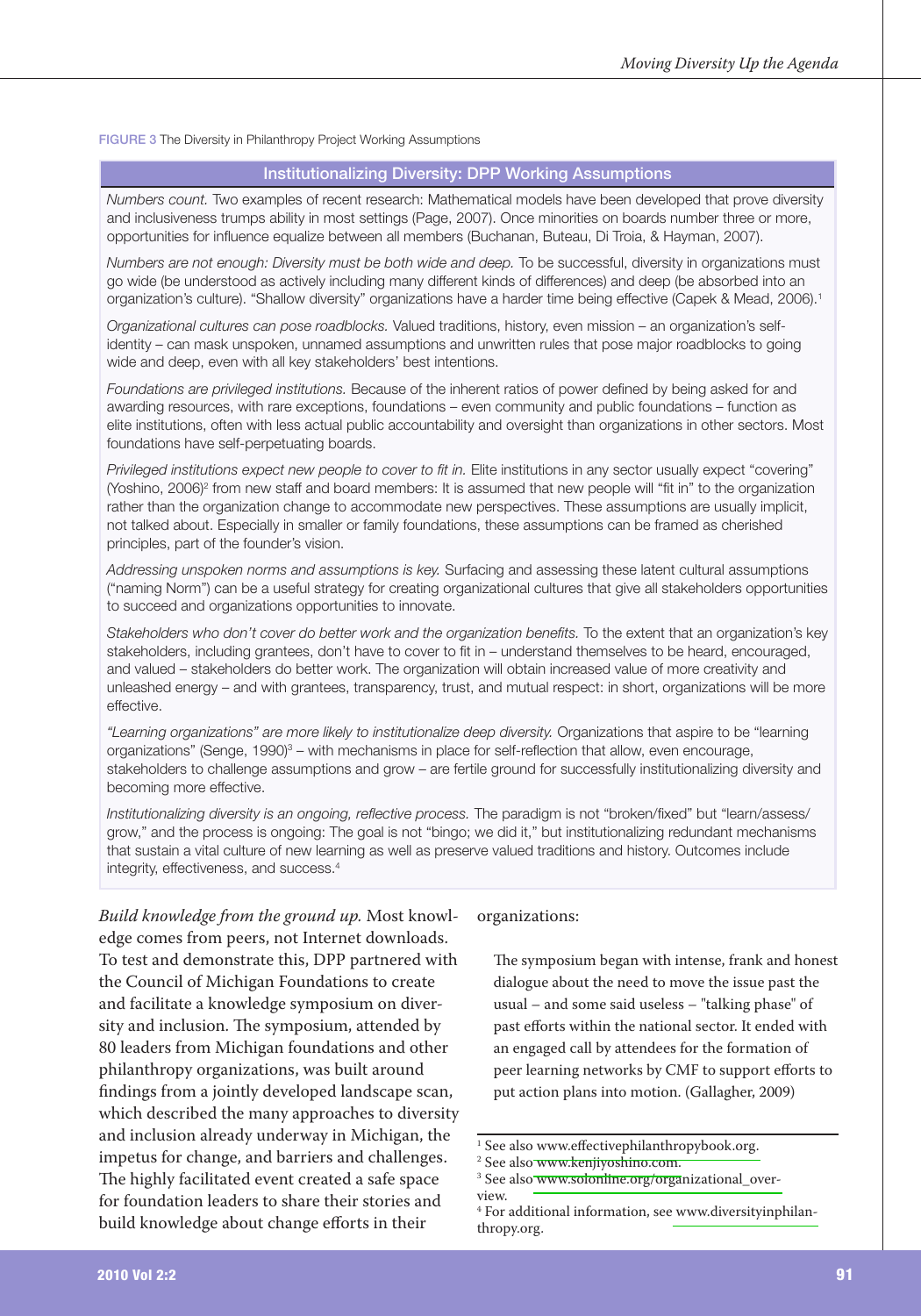For the Council of Michigan Foundations, the symposium resulted in a strengthened network of engaged foundations and the shaping of a fiveyear action plan. For DPP, it demonstrated the value of convening within a region, where grantmakers across foundation size and type could discuss common community issues, demographic trends, and policy considerations.

The initiative generated a good buzz by motivating field leaders to share their perspectives on the topic in writing and through conference *presentations.* 

## **Lessons From What Fell Short**

The Diversity in Philanthropy Project was a resource-intensive, short-term effort, more a campaign than a permanent structure. And it was exploratory, often lacking clear, measurable goals. Expectations for its work were high - both within its ranks and outside - yet those expectations were not always well-articulated or realistic. Participants in the project were constantly reminded how the complex issues of diversity, inclusion, and equity can ignite passions and reveal competing value systems, even among those who might be considered "the choir" in this work.

This section explores lessons from the areas in which the DPP fell short of its leaders' expectations. There were two in particular: framing the issue and communicating about the project, and building ongoing support.

## Lessons About Issue Framing and Project Communications

Think in terms of asks and actions. Diversity and inclusion are topics that have ebbed and flowed in the philanthropy conversation. DPP's role was to spark renewed interest in them following a period of waning attention. The initiative generated a good buzz by motivating field leaders to share their perspectives on the topic in writing and

through conference presentations. But it lacked a comprehensive, action-focused communication strategy - including such elements as clear messages, designated ambassadors to priority audiences, outreach to foundations through existing philanthropy networks, and, in particular, clear asks and actions specified for target audiences. As a result, DPP missed opportunities to galvanize and sustain the attention of grantmakers.

Move past the old conversations. DPP worked hard to sidestep, but couldn't entirely avoid, the pitfall that so many prior efforts fell into - the tendency of groups to slow or stall progress by arguing about definitions and requiring unattainable proof-of-concept before moving forward. For DPP, one challenge was the definition of diversity. The initiative chose a broad and inclusive definition that made space for many perspectives. Language on the website, for example, spoke to "diversifying perspectives, talent and experience." While this broad definition created a big tent that was appealing and nonthreatening, it didn't resonate with the many DPP stakeholders who felt that disparities related to race and gender were critical to address first. These differences in perspective weren't necessarily damaging to the project – indeed, the dialogue was meaningful. But for DPP stakeholders who had been through many similar cycles, the hours spent defining and debating were fatiguing and felt like "more of the same."

The initiative also had some success identifying and conveying arguments about why diversity in philanthropy was important to foundations beyond the moral imperative, a rationale that most DPP Advisors agreed was critical, but not likely to convince the skeptical. The fortunate publication of Scott Page's 2007 book, The Difference: How the Power of Diversity Creates Better Groups, Firms, Schools, and Societies, helped to make the "effectiveness case," as did Mary Ellen Capek and Molly Mead's 2006 book, Effective Philanthropy: Organizational Success Through Deep Diversity and Gender Equality. Citing these published sources helped DPP to make its case, as did sharing stories from well-respected foundation executives about their own experiences.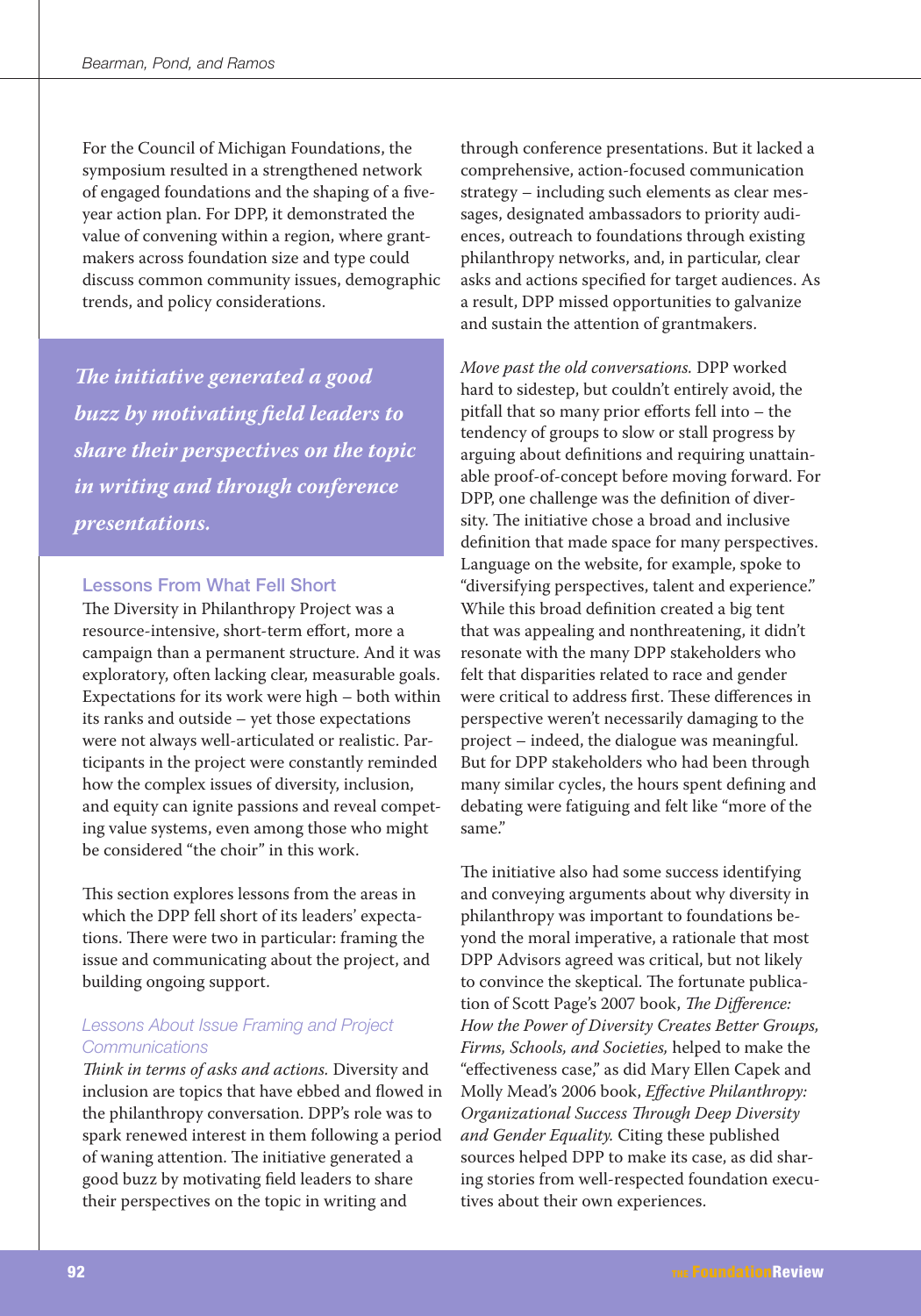Don't waste a good crisis. External circumstances both drove and inhibited DPP's progress. Diversity and inclusion were prominent topics in philanthropy and the nation as a result of Barack Obama's election, and the legislative efforts to require foundation diversity reporting gave the issue real political urgency. The economic crisis, on the other hand, made it harder to persuade foundations to focus attention on what many still felt was an "extra."

White House Chief of Staff Rahm Emanuel was right when he said, "Never let a serious crisis go to waste." DPP was able to point to California Assembly Bill 624 as an example of why voluntary action in philanthropy around issues of diversity and inclusion was immediately and profoundly in the field's self-interest. At the same time, the withdrawal of the California bill in 2009 dramatically diminished that sense of urgency and made it significantly more difficult to secure active, committed participation. DPP might have been able to use the urgency when it was acute to drive a broader adoption of its "Principles and Practices" and spur more activity among foundations.

The economic downturn reduced foundation assets and was cited as a reason for funders to turn their attention away from fieldwide diversity issues. In hindsight, this circumstance could have been used to emphasize that diverse and inclusive grantmakers are uniquely poised to respond to the needs of communities most harmed by economic setbacks.

## **Lessons About Building Ongoing Support**

Broaden leadership beyond core supporters. While DPP engaged a significant cadre of influential field leaders, it struggled to move to the next level and convince a critical mass of stakeholders to take specific action on its mission. The crafting of common principles was a significant achievement. But DPP's "Common Principles and Promising Practices," envisioned as a significant outreach tool, were not widely embraced. Fiftyfour signatories, while representing many influential leaders and institutions, were not enough to demonstrate the traction of these core values, according to DPP's funder leaders. Despite outreach

efforts, some foundation and philanthropic support network leaders simply did not see diversity and inclusion as a salient issue. Many others were (and are) committed to this work in some capacity, but did not see signing onto this campaign as the right vehicle to advance their agendas. Others may have found the "Principles and Practices" to be so general that they didn't consider them worth signing. It is an ironic challenge for efforts on diversity and inclusion to be inclusive of both relatively conservative and relatively liberal leaders and institutions.

DPP didn't have an articulated theory of change, so had trouble identifying the impact within and outside of its locus of control.

Show impact on the ground. What changed as a result of DPP's work? Although the effort inspired new dialogue and action on diversity and inclusion in philanthropy, its impact on the diversity performance of the field was more difficult to quantify and therefore communicate. Project leaders didn't reach consensus about what, exactly, DPP was trying to change and how long this change was expected to take. DPP didn't have an articulated theory of change, so had trouble identifying the impact within and outside of its locus of control. Perhaps even more directly, DPP did not have a strategy for moving more money into diverse communities.

Even more than quantifiable evaluation impacts, the DPP team realized they needed to do more than be able to tell about impact on the ground they needed to show it. Future efforts must make diversity, inclusion, and equity work relevant on a human level, to the lives of real people by defining measures to show real change in communities and emphasizing foundation accountability to the communities served.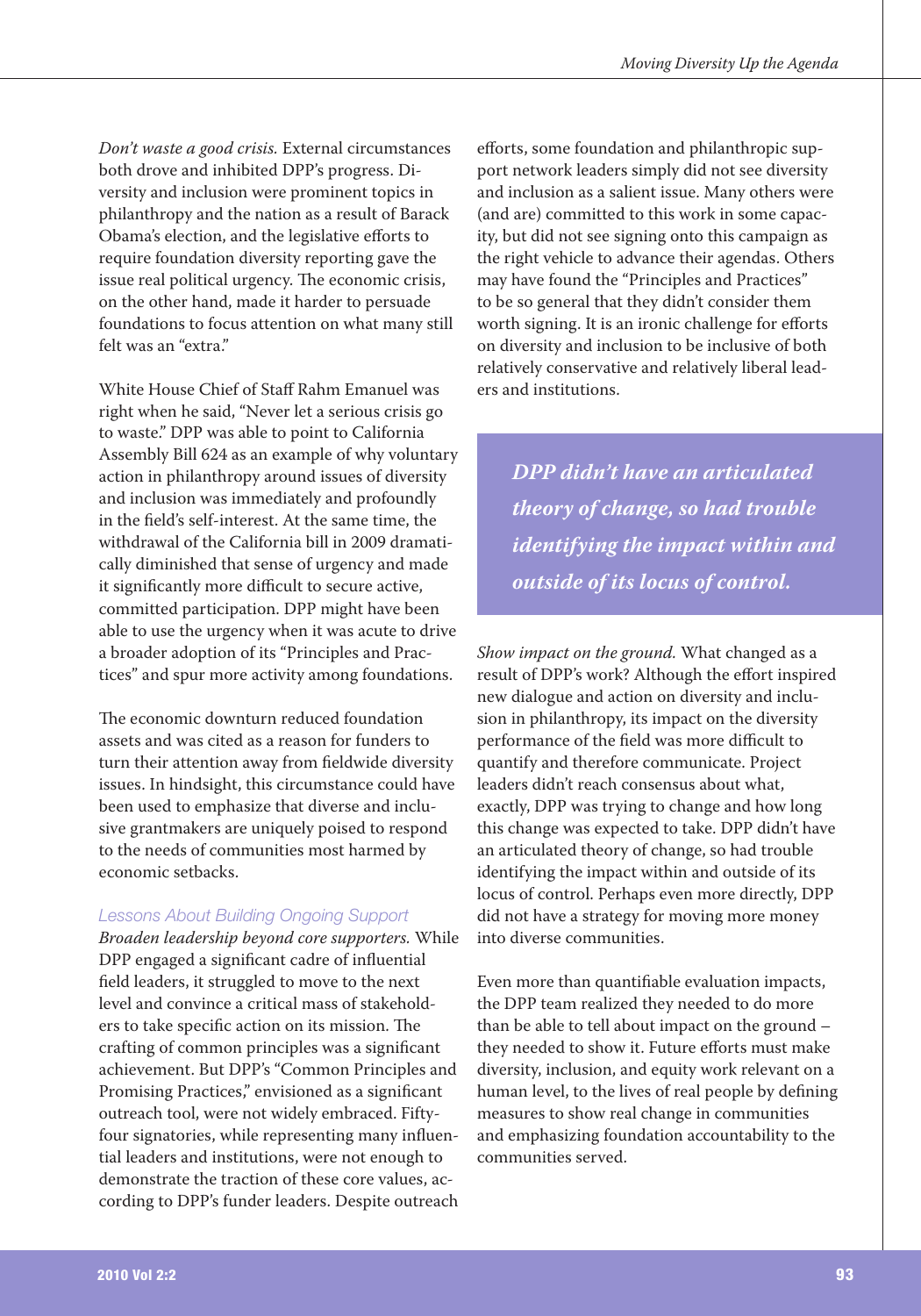Watch the baggage. DPP also carried the baggage of a late and splashy arrival onto the scene. Groups that had been long engaged in the struggle to build diverse and inclusive philanthropy were skeptical of the initiative's utility. It may be hard to avoid treading on the toes of other like-mission organizations in a crowded and economically pinched landscape. But DPP might have had an easier time allaying fears if it had been better able to articulate its unique value. Lessons for future efforts include the need to target specific leaders by applying constructive peer pressure, deploy ambassadors, and ensure that advisors and champions have a clearly articulated role in building further support for the initiative.

Agenda setting is not enough. Changing philanthropy's culture around diversity and inclusion will require many foundations to opt to change the status quo. DPP was a time-limited campaign, designed to draw attention and energy to the issues. But agenda setting was not enough to sustain meaningful change. As DPP prepared to close its doors, its leaders recognized that the work itself was only just beginning to gain traction in the field. From the start, DPP sought opportunities to embed and expand its work on diversity and inclusion into the field's core institutions. As one of its final acts, DPP's body of stakeholders discussed the best way to advance a sustainable sector strategy. To foster a movement in a sector as individualistic as philanthropy, they decided, the field's leadership institutions would need to make a sustained, collaborative commitment to keep diversity and inclusion on philanthropy's front burner.

## **What's Next?**

The effort that resulted - D5, shorthand for diversity changes over five years – represents that sustained collaborative commitment. D5 isn't "DPP, Part 2." It is a separate, distinct strategy, even as it responds to and continues the work that DPP began to advance in the sector. In several fundamental ways, D5 has incorporated lessons from the DPP in shaping its process and strategy. In turn, the effort will be testing answers to a new set of questions.

The D5 effort draws upon groups with long histories advocating for diversity, inclusion, and equity - the Joint Affinity Groups (JAG). To ensure that the issues don't continue to be seen as marginal, these groups have partnered with more "mainstream" infrastructure organizations, including the Council on Foundations, Regional Associations of Grantmakers, and the Foundation Center. A critical third element, on-the-ground action, is provided by diversity-focused funds represented by Rockefeller Philanthropy Advisors and Horizons Foundation.

Each D5 partner brings a distinct perspective, motivation, and approach to this work. The partner networks and organizations have devoted more than a year to exploring differences, finding common ground, and hammering out a common agenda.

Partners have cited the following factors as compelling them to enter this intensive coalitionbuilding process:

- Aligned work. Partners saw the work as aligned with their own organizational priorities. Rockefeller Philanthropy Advisors, for example, seized the opportunity to connect its work on diversity-focused funds to D5's priorities to increase funds going to diverse communities, grow the capacity of diversity focused funds, and promote of greater diversity, inclusion, and equity in the broader philanthropic field.
- A match with their core competencies. D5 needs the specific expertise, reach, and wisdom of its partner groups to succeed. The participating regional associations of grantmakers saw clear connections to their core work. "Many regional associations of grantmakers have long engaged their members around issues of diversity, inclusion and equity," says Valerie Lies, president of the Donors Forum of Chicago and a DPP advisory board member. "The DPP national campaign affirmed that important work so that we can move to deeper, more sustained efforts" (personal communication, August 2010).
- Successful history of collaboration. Many coalition members saw successful partnering through the Diversity in Philanthropy Proj-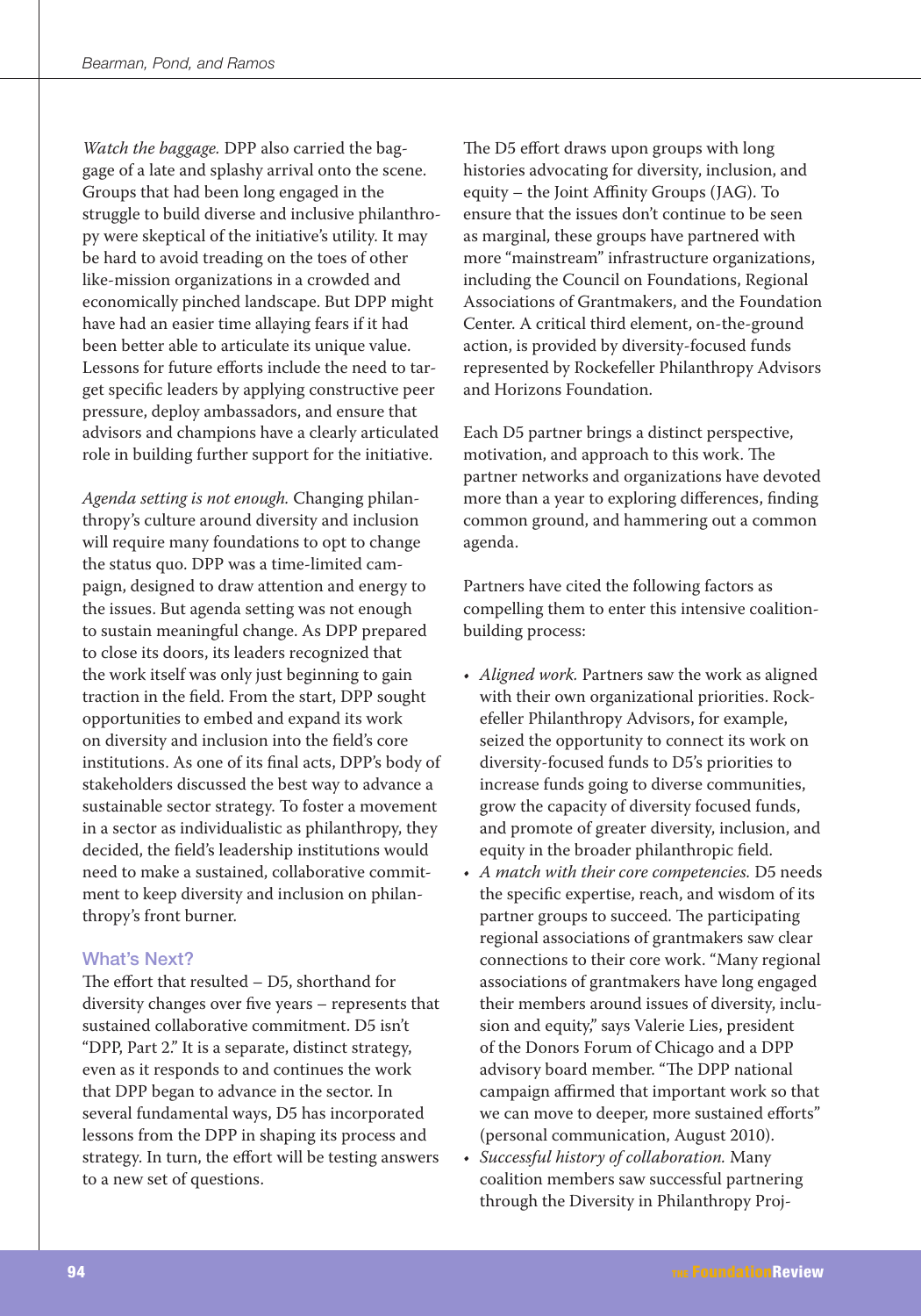ect. The Foundation Center was inspired to become a founding D5 coalition member in part because it had "already tasted the benefits of collaboration through our early diversity research efforts in 2008 and 2009," says Larry McGill, the center's vice president for research (personal communication, May 2010).

- Core business imperatives. The Joint Affinity Groups have enormous experience in the issues that D5 was coming together to address as well as many lessons to share after decades of carrying this work. Now that those issues are being embraced by other philanthropic organizations, JAG wanted to ensure that it could play an effective role in this changed environment.
- *Historic opportunity.* The opportunity to create a fieldwide initiative that both advanced individual interests and simultaneously supported a stronger, better coordinated, less redundant, and more deeply connected infrastructure was a historic opportunity. According to Renée Branch, the Council on Foundation's director of diversity, "We believe this collaboration can fundamentally change the way that philanthropy infrastructure organizations interact - around all issues, not just diversity and inclusion" (personal communication, May 2010).

## What's the Best Case for Diversity, Inclusion, and Equity?

The D5 effort has worked to focus a broadly compelling case for diversity, inclusion, and equity, emphasizing four reasons that they are essential to philanthropy's success:

- More effective problem-solving. Research shows that diverse perspectives increase team problem-solving capacity (Page, 2007). The increasing complexity of long-standing social problems and the enormous, inexorable changes in demography and how people organize and identify themselves in American society require that foundations become learning organizations that can tackle issues from different perspectives.
- Better grantmaking. Having diverse perspectives reflecting broad and diverse communities informing grantmaking means less of a gap of

experience and perspective between grantmakers and grantseekers. Authentic relationships increase the likelihood that funding will have the desired impact in the communities and organizations that receive it.

- Values in action. Diversity and inclusion efforts  $\bullet$ help foundations live their core values. For foundations focused on expanding resources and dismantling structural barriers to equality, diversity and inclusion efforts present a way to remedy inequities among their philanthropic decision-making and grantee ranks.
- Fulfill unique social mission. The public expects grantmakers to lead the way in solving social problems while being more accountable and transparent. The economic downturn highlights philanthropy's imperative and opportunity to become more diverse, inclusive, and representative of the communities it serves to better fulfill its unique social mission. If the field doesn't show meaningful voluntary action around diversity and inclusion, it may have these actions imposed upon it through legislation or other means

The public expects grantmakers to lead the way in solving social problems while being more accountable and transparent.

## What's the Right Way to Frame a Sector-Level **Strategy on Diversity?**

D5 partners had very different histories and priorities when it came to diversity and inclusion work, so finding a common mission was a high and early priority. Together, partner representatives mapped out areas of common concern and created a joint vision statement to guide their work:

We envision an inclusive philanthropic sector in which foundations draw on the power of diverse staffs and boards to achieve lasting impact, forge genuine partnerships with diverse communities, and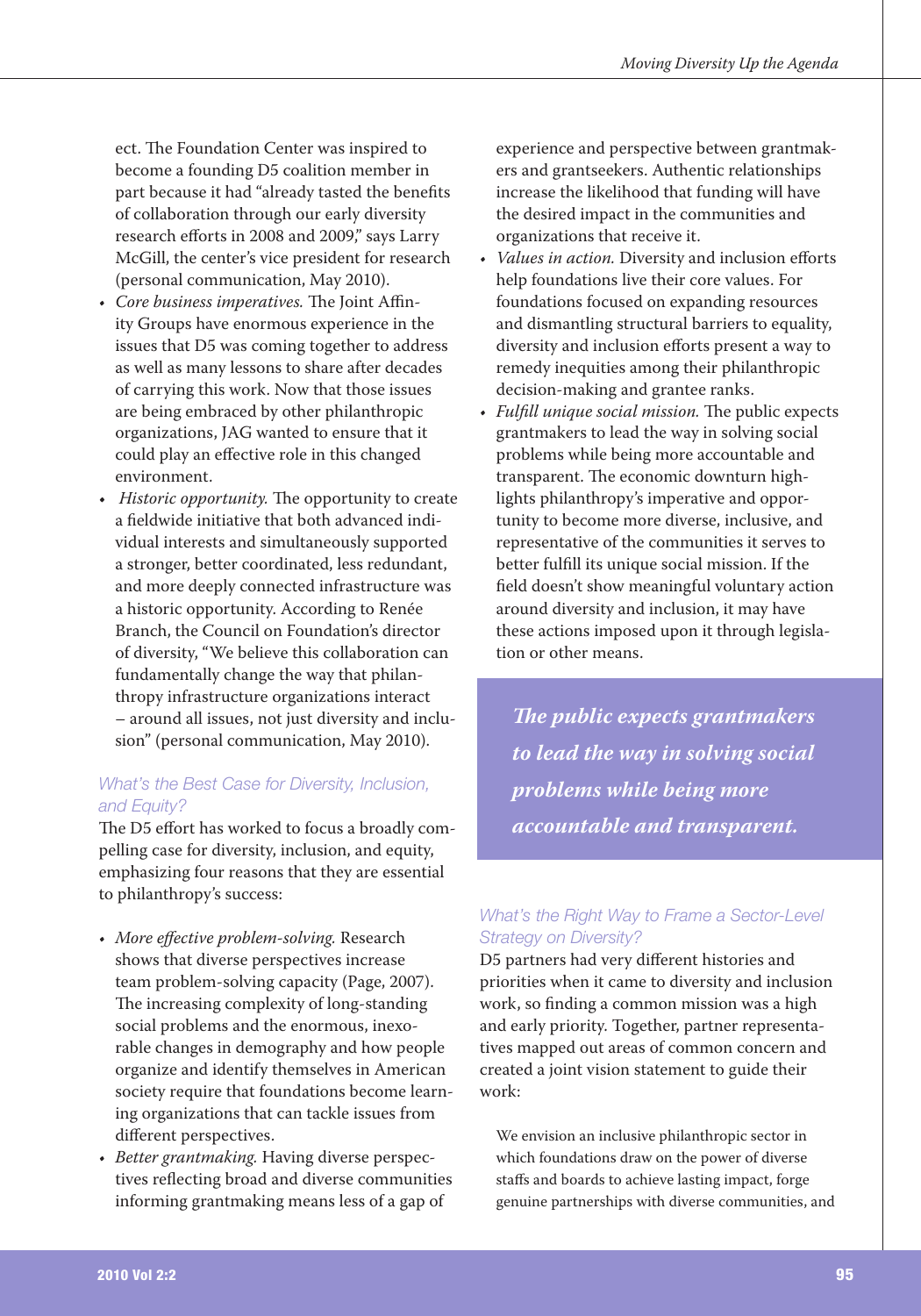increase access to opportunities and resources for all people.

There is a real danger that diversity, inclusion, and equity-related activities will be nudged aside as other pressing concerns arise, or that attention to these issues will stop at talk and not lead to real sustained change. But, although they may rise and fall in urgency, the issues are not going away.

Outcomes. DPP had been challenged by not having clear, anticipated outcomes. Learning from that experience, the D5 planning process defined four long-term, big sector changes that represented the ultimate outcomes they sought to produce or influence:

- 1. New CEO, executive staff, and trustee appointments more closely reflect U.S. demographic trends.
- 2. Funding for diverse communities increases substantially.
- 3. Foundations involved in the various partners' memberships take meaningful action to address diversity, equity, and inclusion issues in their organizational policies and practices.
- 4. Philanthropy develops the research capacity to be transparent about progress on diversity, inclusion, and equity.

Theory of Change: D5 partners examined and articulated its assumptions during its planning phase. The effort's theory of change connects the areas that its work can immediately affect, such as philanthropic organizations and their grant-

making, with those that it hopes and expects its work to influence but that are out of its immediate locus of control, such as the dismantling of entrenched social inequities. Key assumptions:

- 1. Growth of philanthropic giving within and to diverse communities will lead to underserved communities being better able to tackle systemic social inequities.
- 2. Increased diversity and inclusive practice in philanthropy's executive and board leadership will result in more diverse and inclusive philanthropic organizations.
- 3. Foundations with policies and practices that support diverse and inclusive organizations are more likely to attract a diverse staff and maximize the potential of this human capital, to become more effective problem-solving institutions better able to achieve their missions.
- 4. A coordinated fieldwide research agenda is the most effective way to assess the field's progress toward having diverse and inclusive practices and engaging in equitable distribution of resources.
- 5. By defining diversity, inclusion, and equity in philanthropy as essential to philanthropic effectiveness, philanthropic infrastructure organizations can help to ensure progress over time.

## **Gaining Traction: Toward a Sector Strategy** on Diversity

The Diversity in Philanthropy Project was set in motion by foundation leaders passionate about growing a diverse and inclusive sector. But the philanthropic sector is not a nimble boat - more like a large barge that turns slowly. DPP was instrumental in pushing the nose of this boat in the right direction. And the lessons from the DPP campaign have already informed the development of the next generation of diversity and inclusion work.

Despite this momentum, there is a real danger that diversity, inclusion, and equity-related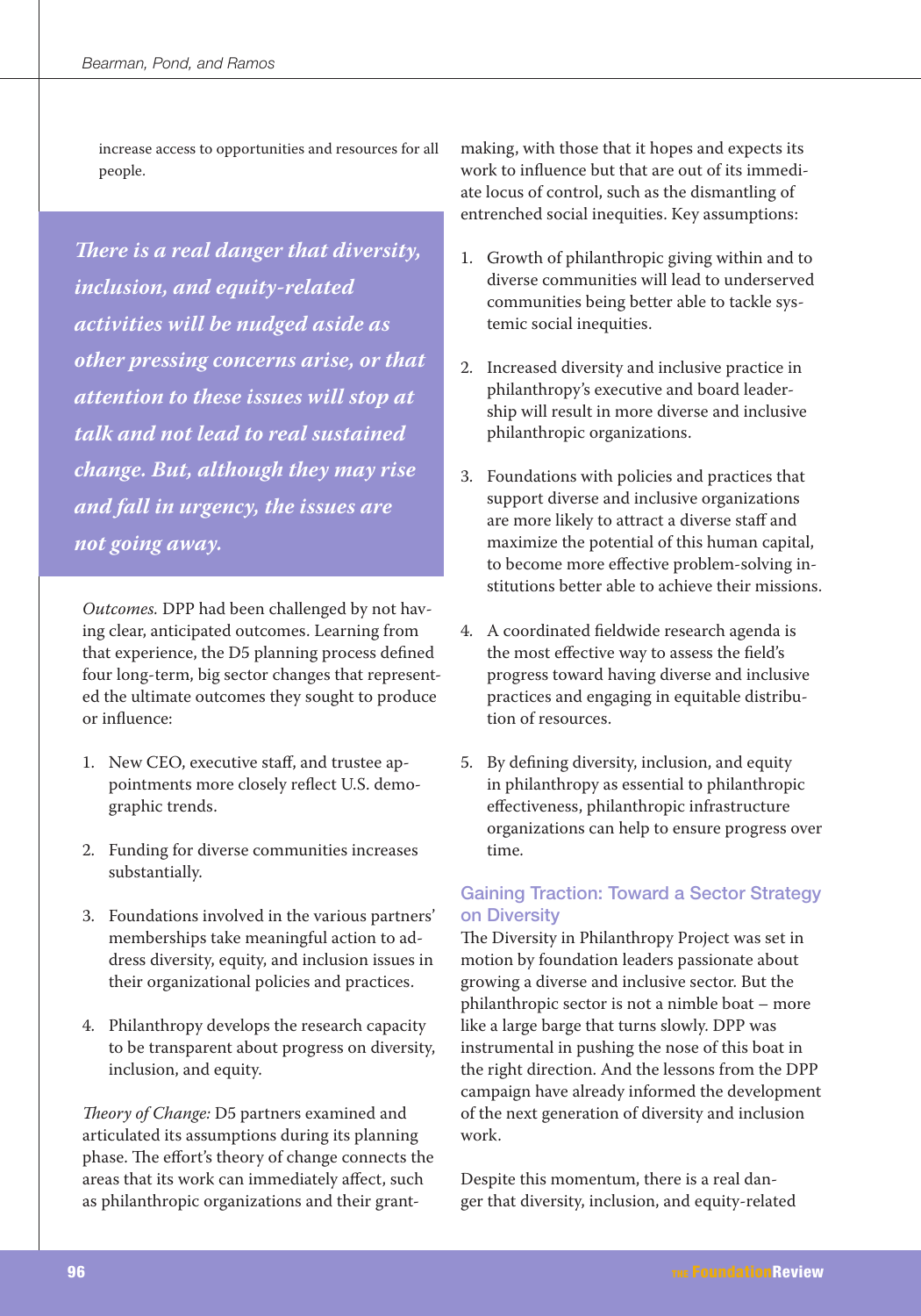activities will be nudged aside as other pressing concerns arise, or that attention to these issues will stop at talk and not lead to real sustained change. But, although they may rise and fall in urgency, the issues are not going away. Against this backdrop, it is up to leading philanthropic infrastructure organizations and their grantmaker members to keep diversity, inclusion, and equity on the table in a sustained and institutionalized way.

With the D5 initiative, philanthropy has the opportunity to unify around a proactive problemsolving agenda and a sustained, coordinated effort that makes most efficient use of funding,

human capital, and sector experience. By building the long-term capacity of the philanthropic infrastructure to collaborate more effectively to support and promote diversity and inclusion in foundations, D5 seeks to ensure that this work will not become but another issue du jour during coming years. It has the capacity to extend and institutionalize the nascent impacts of the Diversity in Philanthropy Project and build a sector in which diversity, inclusion, and equity are recognized as core strategies to help foundations and other philanthropic institutions fulfill their unique social mission.

#### APPENDIX A Diversity in Philanthropy Advisory Board / D5 Coalition Partners

Diversity in Philanthropy Advisory Board / D5 Coalition Partners (D5 Partners are italicized; Executive committee members denoted by \*)

Robert K. Ross, M.D. President & CEO, The California Endowment (Co-Chairman)\*

Sterling K. Speirn President & CEO, W.K. Kellogg Foundation (Co-Chairman)\*

Stephen B. Heintz President & CEO, Rockefeller Brothers Fund (Co-Chairman)\*

Susan Batten President. Association of Black Foundation Executives\*

Renée Branch Director. Diversity and Inclusive Practices. Council on Foundations

Ronna D. Brown President, Philanthropy New York\*

**Judy Belk** Vice President, Rockefeller Philanthropy Advisors\*

**Rob Collier** President & CEO, Michigan Council of Foundations

Victor De Luca President & CEO, Jessie Smith Noves Foundation

Louis Delgado Trustee, Needmor Fund **Roger Doughty** Executive Director, Horizons **Foundation** 

Linetta Gilbert Senior Program Officer, Ford Foundation

Steve Gunderson President. Council on Foundations\*

Sandra R. Hernández, M.D. President & CEO, San Francisco Foundation and Board

Gara LaMarche President & CEO, Atlantic Philanthropies\*

Thomas C. Lavton President, Wallace A. Gerbode Foundation

Carol Lewis President & CEO, Philanthropy Northwest

Valerie S. Lies President & CEO, Donors Forum of Chicago\*

**Terry Mazany** President & CEO, Chicago Community Trust

Lawrence McGill Vice President for Research, Foundation Center\*

**Hugo Morales** Trustee, Rosenberg Foundation

**John Morning** Trustee, Charles Stewart Mott Foundation

Gabriella Morris President, Prudential Foundation

Gary D. Nelson, Ph.D. President & CEO, Healthcare Georgia Foundation

Peter H. Pennekamp Executive Director, Humboldt Area Foundation

Debra Pérez Senior Program Officer, Robert Wood Johnson Foundation

Linda E. Reed Executive Director, Montana Community Foundation

Deborah J. Richardson Chief Program Officer, Women's **Funding Network** 

Vicki Rosenberg Vice President, Education, Communications & External Relations, Council of Michigan Foundations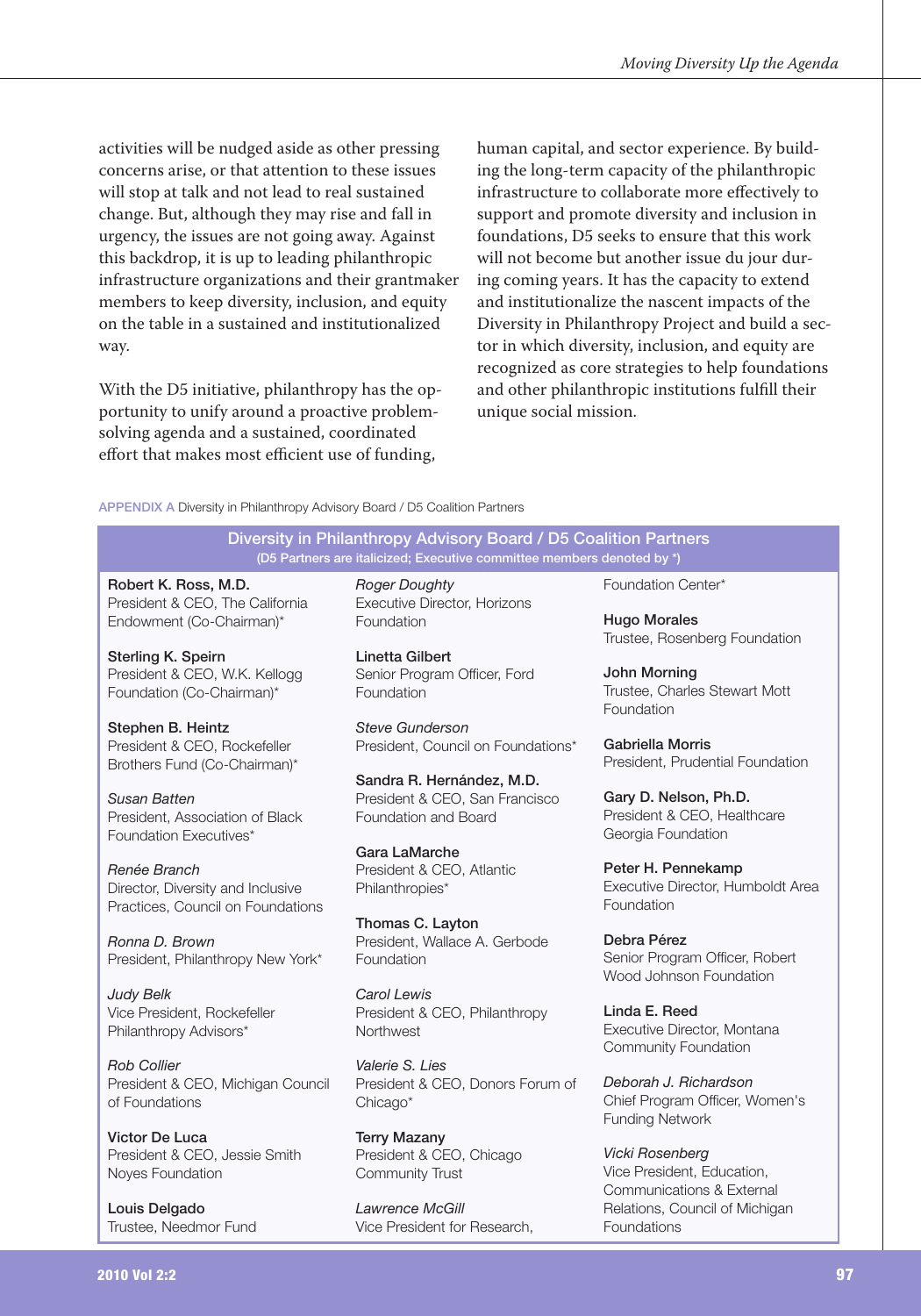Michael S. Seltzer Board Member, Forum of Regional Associations of Grantmaker

**Ruth Shack** President & CEO, Dade Community Foundation

Unmi Song President & CEO, Lloyd A. Fry Foundation

Arturo Vargas Trustee, Council on Foundations Luz Vega-Marquis President & CEO, Marquerite Casey Foundation

**Cole Wilbur** Trustee, David & Lucile Packard Foundation\*

**Richard Woo** CEO, Russell Family Foundation\*

Karen Zelermyer Executive Director, Funders for LGBTQ Issues

**APPENDIX B Diversity in Philanthropy Consultants and Supporters** 

### Diversity in Philanthropy Consultants and Supporters

The following individuals were critical to the development and implementation of DPP and the transition to D5.

| Jessica Bearman         | R. Christine Hershey   | Catherine Ryan        |
|-------------------------|------------------------|-----------------------|
| Raphael Bemporad        | Lisa Jackson, Ph.D.    | Mark Sedway           |
| Hugh C. Burroughs       | Ricardo Millett, Ph.D. | <b>Emily Shepard</b>  |
| Mary Ellen Capek, Ph.D. | Scott Nielson, Ph.D.   | John Vogelsang, Ph.D. |
| James Fong              | Anna-Nanine Pond       | Gary Weimberg         |
| <b>Ruth Goins</b>       | Henry A. J. Ramos      |                       |
|                         |                        |                       |

#### The Diversity in Philanthropy Project was made possible through the generous contributions of its funders and supporters:

| Association of Black Foundation<br>Executives (ABFE) | Lloyd A. Fry Foundation            | David & Lucile Packard Foundation |
|------------------------------------------------------|------------------------------------|-----------------------------------|
|                                                      | Wallace Alexander Gerbode          | Philanthropy New York             |
| The Atlantic Philanthropies                          | Foundation                         | Philanthropy Northwest            |
| Carnegie Corporation of New York                     | Healthcare Georgia Foundation      | <b>Prudential Foundation</b>      |
| Annie E. Casey Foundation                            | William & Flora Hewlett Foundation | Rockefeller Brothers Fund         |
| Marquerite Casey Foundation                          | Humboldt Area Foundation           | Rockefeller Foundation            |
| Chicago Community Trust                              | The James Irvine Foundation        | Rockefeller Philanthropy Advisors |
| Council on Foundations                               | Robert Wood Johnson Foundation     | Rosenberg Foundation              |
| Dade Community Foundation                            | W. K. Kellogg Foundation           | The Russell Family Foundation     |
| Donors Forum of Chicago                              | Montana Community Foundation       | San Francisco Foundation          |
| The California Endowment                             | C. S. Mott Foundation              | The Saint Paul Foundation         |
| Ford Foundation                                      | Native Americans in Philanthropy   |                                   |
| Forum of Regional Associations of<br>Grantmakers     | Needmor Fund                       |                                   |
|                                                      | Jessie Smith Noyes Foundation      |                                   |
| The Foundation Center                                |                                    |                                   |